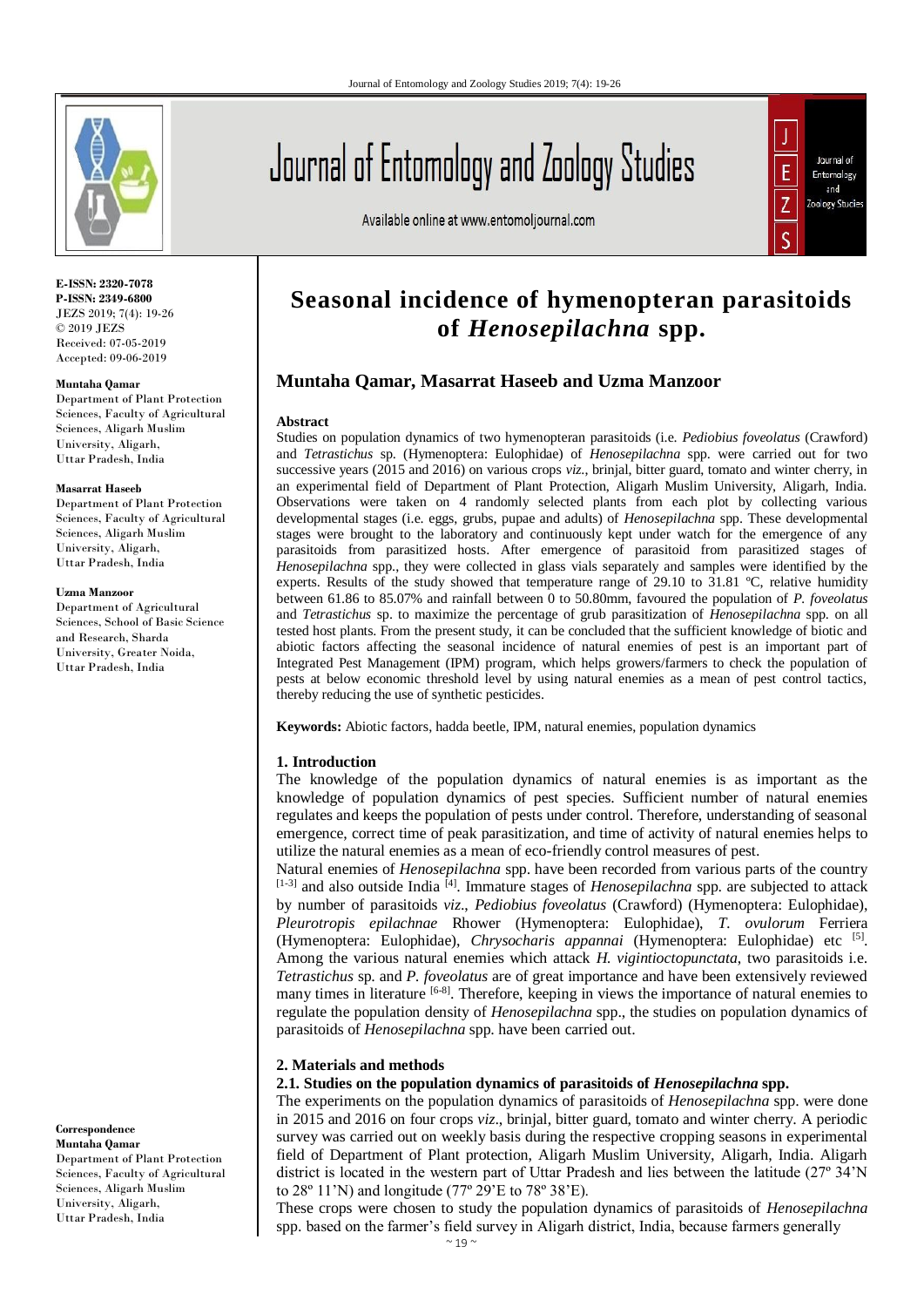cultivate brinjal, bitter guard and tomato as an income source. Brinjal and bitter guard were sown as a summer and monsoon season crop, tomato was sown as spring season crop and winter cherry was sown as monsoon season crop. All recommended agronomic practices were followed. All crops were sown in complete randomized block design (CRD) and observations were made on weekly basis for the presence of any parasitoid parasitizing various developmental stages (i.e. eggs, grubs, pupae and adults) of *Henosepilachna* spp. on 36 randomly selected plants. Eggs, larvae and pupae of *Henosepilachna* spp. were collected from each respected host plant and brought to the laboratory for the emergence of parasitoids. After emergence of parasitoid from parasitized stages of *Henosepilachna* spp. they were collected in glass vials separately and samples were forwarded to the experts for correct identifications.

Meteorological data for two consecutive years (2015 and 2016) were collected from the Meteorological station, Department of Physics, Aligarh Muslim University, Aligarh.

# **2.2. Statistical analysis**

The population of parasitoids of *Henosepilachna* spp., for two consecutive years on four crops was analyzed statistically by using one way analysis of variance (ANOVA) at 0.05 probability level. Meteorological data i.e. mean maximum and minimum and average temperature (ºC), mean maximum and minimum and average relative humidity (%) and average rain fall (mm) for two study years were summarized in figure and its correlation with the population of parasitoid was computed by the Pearson's correlation. Further comparisons were made using box plot between the years 2015 and 2016 to know whether the populations of parasitoids, increased or decreased on each examined host plant by computing the Mann Whitney U test for independent samples. The statistical analysis and graphic presentation was done by using the language program  $R$  2.10.1  $^{[9]}$ .

# **3. Results**

# **3.1. Population dynamics of parasitoids of** *Henosepilachna* **spp.**

Studies on population dynamics of parasitoids of *Henosepilachna* spp. was carried out for two consecutive years (2015 and 2016) on four crops *viz*., brinjal, bitter guard, tomato and winter cherry. The density of egg parasitoid, *Tetrastichus* spp. and grub parasitoid, *Pediobius foveolatus* of *Henosepilachna* spp. fluctuated depending upon crop types and weather conditions.

A significant variation was determined in the mean density of egg parasitoid *Tetrastichus* spp. on brinjal (*F = 5.82; df = 27,35; P<0.05*), bitter guard (*F = 9.25; df = 25,35; P<0.05*), tomato ( $F = 6.28$ ;  $df = 7.35$ ;  $P < 0.05$ ) and winter cherry ( $F =$ *8.29; df = 13,35; P<0.05*) in the study year, 2015 (Table 1). Density of *Tetrastichus* spp. depends upon the crop duration and crop type. On brinjal and tomato, *Tetrastichus* spp first appeared on  $16<sup>th</sup>$  standard week (std. wk here after) of the year, 2015. On bitterguard and winter cherry it was first appeared on  $18<sup>th</sup>$  and  $31<sup>st</sup>$  std. wk, respectively. On brinjal, bitterguard, tomato and winter cherry the peak density of Tetrastichus spp. was noted on 35<sup>th</sup>, 32<sup>nd</sup>, 20<sup>th</sup> and 33<sup>rd</sup> std. wk of 2015, respectively. The temperature ranged between 29.37 to 33.74ºC, relative humidity ranged between 31 to 73.42% and rainfall ranged between 0 to 70mm favoured the population of *Tetrastichus* spp. to maximize the percentage of egg parasitization of *Henosepilachna* spp. (Fig. 1).

Analyzed results (Table-2) showed that the density of *Tetrastichus* spp was not significantly correlated with average temperature, average relative humidity and average rainfall (*Pearson's correlation* "r" = *NS*) on each tested crop except on tomato where population showed a negative and significant correlation with average relative humidity (*r = - 0.769; P<0.026*) and negative and non-significant correlation with average rainfall  $(r = -0.32; P < 0.44)$ .

Similarly, population of *Pediobius foveolatus* showed a significant variation on brinjal  $(F = 8.28; df = 27.35;$ *P<0.05*), bitter guard (*F = 15.2; df = 25,35; P<0.05*), tomato (*F = 6.20; df = 8,35; P<0.05*) and winter cherry (*F = 5.18; df = 8,35; P<0.05*) in the study year, 2015 (Table 1). On brinjal, bitterguard, tomato and winter cherry, the population of *P. foveolatus* first appeared on 18<sup>th</sup>, 20<sup>th</sup>, 18<sup>th</sup> and 35<sup>th</sup> std. wk here after of 2015, respectively. However, on brinjal, bitterguard, tomato and winter cherry the peak density of *P. foveolatus* was noted on 37<sup>th</sup>, 33<sup>rd</sup>, 22<sup>nd</sup> and 38<sup>th</sup> std. wk of 2016, respectively. The temperature ranged between 29.37 to 33.48ºC, relative humidity ranged between 40 to 73.42% and rainfall ranged between 0 to 12.40mm favoured the population of *P. foveolatus* to maximize the percentage of grub parasitization of *Henosepilachna* spp. (Fig. 1).

Pearson's correlation (Table-2) showed that the density of *P. foveolatus* was significantly and positively correlated with average temperature  $(r = 0.044; P < 0.04)$  but with average relative humidity and average rainfall it was significantly and negatively correlated (*r = -671; P<0.01*\*RH and *r = -0.443; P<0.039*\*rain fall) on brinial. However, on other tested host crop the population of *P. foveolatus* was not significantly correlated (*P = NS*).

In the study year, 2016 population of *Tetrastichus* spp. exhibited a significant variation on brinjal ( $F = 6.76$ ;  $df = 27$ , *35; P<0.05*), bitter guard (*F = 8.5; df = 22,35; P<0.05*), tomato ( $F = 5.2$ ;  $df = 7.35$ ;  $P < 0.05$ ) and winter cherry ( $F =$ *9.29; df = 12,35; P<0.05*) (Table 3). Population of *Tetrastichus* spp. started to appear on  $16<sup>th</sup>$ ,  $21<sup>st</sup>$ ,  $17<sup>th</sup>$  and  $31<sup>st</sup>$ std. wk of 2016 on brinjal, bitterguard, tomato and winter cherry, respectively. On brinjal, bitterguard, tomato and winter cherry the peak density of *Tetrastichus* spp. was noted on 32nd, 35th, 21st and 36th std. wk of 2016, respectively. The temperature ranged between 29.10 to 31.81ºC, relative humidity ranged between 61.86 to 85.07% and rainfall ranged between 0 to 50.80mm favoured *Tetrastichus* spp. to increase its population. (Fig. 2).

Results of Pearson's analysis (Table 4) showed that the density of *Tetrastichus* spp. was not significantly correlated with average temperature (*Pearson's correlation* "r" = *NS*) on each tested crop. However, the population of *Tetrastichus*  spp. showed a negative and non-significant correlation with average relative humidity ( $r = -0.054$ ;  $P < 0.69$ ) on brinjal and negative and significant correlation (*r = -0.0657; P<0.012*) on tomato. Moreover, population of *Tetrastichus* spp. exhibited significant and positive correlation with average relative humidity ( $r = 0.57$ ;  $P < 0.025$ ) on winter cherry.

*Pediobius foveolatus* showed a significant variation in population density on brinjal ( $F = 6.25$ ;  $df = 27.35$ ;  $P < 0.05$ ), bitter guard ( $F = 15.15$ ;  $df = 23.35$ ;  $P < 0.05$ ), tomato ( $F =$ *5.25; df = 8,35; P<0.05*) and winter cherry (*F = 4.16; df = 12,35; P<0.05*) in the study year, 2016 (Table 3). On brinjal, bitterguard, tomato and winter cherry, the population of *P. foveolatus* was first appeared on  $18<sup>th</sup>$ ,  $19<sup>th</sup>$ ,  $18<sup>th</sup>$  and  $36<sup>th</sup>$  std. wk of 2016, respectively. The peak density of *P. foveolatus* was noted on  $35<sup>th</sup>$ ,  $32<sup>nd</sup>$ ,  $21<sup>st</sup>$  and  $39<sup>th</sup>$  std. wk of 2016, on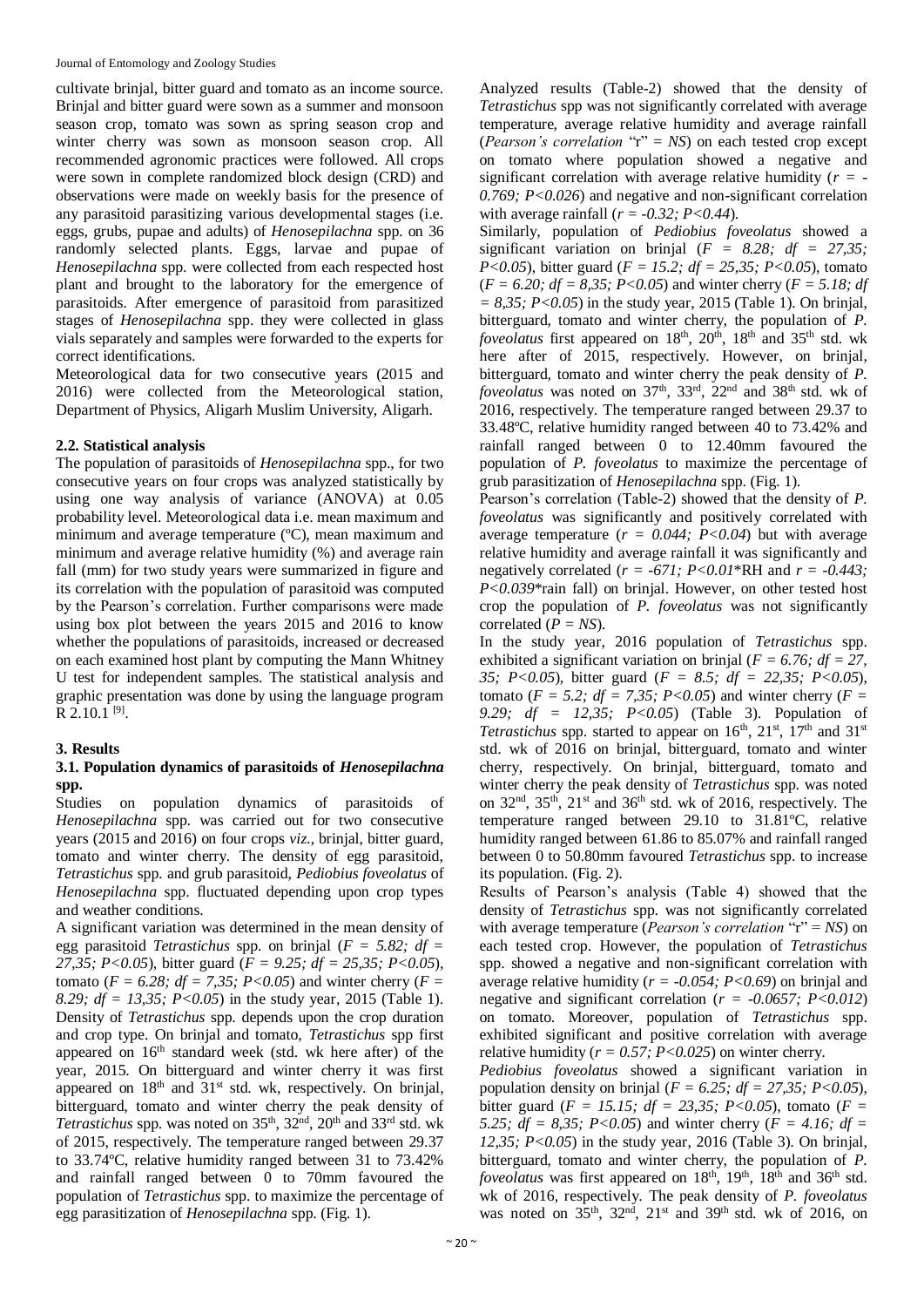brinjal, bitterguard, tomato and winter cherry, respectively. The temperature ranged between 29.10 to 31.81 ºC, relative humidity ranged between 61.86 to 85.07% and rainfall ranged between 0 to 50.80mm favoured the population of *P. foveolatus* to maximize the percentage of grub parasitization of *Henosepilachna* spp. (Fig 2).

Pearson's correlation (Table 4) showed that the density of *P. foveolatus* was significantly and positively correlated with average temperature  $(r = 0.021; P < 0.05$ \*brinjal and  $r =$ *0.456; P<0.040\**winter cherry) but with average relative humidity and average rainfall it was significantly and negatively correlated (*r = -528; P<0.021*\*RH and *r = -0.321; P<0.045*\*rain fall) on brinjal. However, on other tested host crops the population of *P. foveolatus* was not significantly correlated  $(P = NS)$ .

Further a comparison was made in overall density of *Tetrastichus* spp. and *P. foveolatus* between the study years (2015 and 2016) on each tested host plant using Mann-Whitney U test. The test statistics indicating a non-significant difference in population densities of *Tetrastichus* spp. (*U = 345.2; N = 27;27; P<0.521* on brinjal, *U = 267.8; N = 22,22; P<0.621* on bitterguard, *U = 189.5; N = 7;7; P<0.68* on tomato,  $U = 212$ ;  $N = 13,12$ ;  $P < 0.75$  on winter cherry) and *P*. *foveolatus* (*U = 330.20; N = 27,27; P<0.521* on brinjal, *U = 345; N = 28,23; P<0.420* on bitterguard, *U = 198.7; N = 8,8; P<0.563* on tomato, *U = 263.7; N = 8,12; P<0.505* on winter cherry) on each test crop between 2015 and 2016 (Fig 3).

# **4. Discussion**

Abiotic (temperature, rainfall, humidity, and light intensity) and biotic factors (host quality, texture of host plants and nutritional value of food) influence the temporal abundance of insect pest and its bio-control agent population [10]. Present study demonstrated that a considerable variation occurred in the mean density of egg parasitoid *Tetrastichus* spp. on various host plants. Density of *Tetrastichus* spp. depends upon the crop duration and crop type. The peak density of *Tetrastichus* spp. was noted in the month of May and August of both study years on all tested crops. The temperature ranged between 29.37 to 33.74ºC, relative humidity ranged between 31 to 73.42% and rainfall ranged between 0 to 70mm recorded in these months of year 2015. Similarly, highest rate of grub parasitization of *Henosepilachna* spp. by *Pediobius foveolatus* was noted in the month of May, August and September of both study years. The temperature ranged between 29.37 to 33.48ºC, relative humidity ranged between 40 to 73.42% and rainfall ranged between 0 to 12.40mm favoured the population of *P. foveolatus* to maximize the percentage of grub parasitization of *Henosepilachna* spp.

Similar to the present study, Dhamdhere  $\&$  Dhingra [6] also noted that *Tetrastichus* sp. and *P. foveolatus* parasitizing *H. vigintioctopunctata* and demonstrated that the parasitoids remained active in the field from August to November. They have recorded percent parasitization of the eggs, grubs and pupae upto 10.3-45.5, 3.3-62.0 and 2.3-34.8%, respectively. Subsequent report showed the maximum natural parasitization

of *H. vigintioctopunctata* in the month of August, November, and September [7]. Moreover, Munshi [11] reported that parasitism by *P. foveolatus* and *Tetrastichus* spp. ranged from 16.66 to 6.66%, respectively. Furthermore, Raghuraman & Veeravel [12] studied the seasonal incidence of *P. foveolatus*, parasitizing *H. vigintioctopunctata* during November, 1995- October, 1996 in India. The average time for development of the parasitoid from egg to adult was 10-16.5 days in the laboratory, with 11.0-22.6 parasitoids emerging per host. The greatest incidence of parasitism was observed during March  $(24.73\%)$ .

Nevertheless, Kaur & Mavi  $^{[1]}$  also reported the presence of *Tetrastichus ovulorum* and *P. foveolatus*, besides two other parasitoids (i.e. *Uga menoni* and *Bracon* sp.) on various life stages of *H. vigintioctopunctata* in Punjab. In their study *P. foveolatus* population was found highest during June-September, and the adult parasitoids emerged out of the grubs after making holes in their bodies. Pupal parasitoid, *P. foveolatus* has been recorded to cause a high level of parasitization in hadda beetles feeding on *W. somnifera* plants in India [2]. It has been observed that *P. foveolatus* is a dominant and gregarious parasitoid of hadda beetle and has the capability to parasitize both larval and pupal stages [4].

Furthermore, Patnaik & Mohapatra  $[13]$  also monitored the incidence of natural enemies of *H. vigintioctopunctata* on brinjal, during 2003 in India, by collecting and rearing the egg masses from field until the emergence of grubs or adult parasitoids. Parasitization was highest (57.2%) during the second fortnight of August. The overall parasitization of the egg masses was 25.1% during the cropping period with 4.1 to 14.8% eggs per egg mass being parasitized.

Present study was also supported by Raju & Maheshwari [14] who have reported the natural enemies associated with *H. vigintioctopunctata* infesting brinjal revealed that *Tetrastichus* sp. exhibited 37.6-38.8% egg parasitization during November and December, while *P. foveolatus* recorded 52.50% pupal parasitization during December. Similarly, Venkatesha<sup>[2]</sup> also reported that the parasitoid *P. foveolatus* caused highest parasitization  $(51.94 \pm 12.20\%)$  of *H. vigintiocpunctata* pupae during August. Varma  $\&$  Anandhi  $^{[3]}$  on the other hand reported that the activities of all the parasitoids (*Tetrastichus* sp., *P. foveolatus* and *Brachymeria* sp.) were highest during February. *Tetrastichus* sp. was recorded as a more virulent parasitoid of *H. vigintioctopunctata* (in terms of % parasitization) than *P. foveolatus* in the Jammu region of J&K, India<sup>[15]</sup>.

In a very recent study, Jamwal *et al.* <sup>[16]</sup> recorded two natural enemies of hadda beetle *viz.*, *Tetrastichus* sp. and *P. foveolatus*. The maximum parasitisation by *Tetrastichus* sp. and *P. foveolatus* on the egg clusters and pupae was recorded 22.64% and 6.62% respectively, during the month of August (34th and 35th standard meteorological week respectively). Natural enemies contribute to a significant level of immature stage mortality of *H. vigintioctopunctata* and are potentially important in pest management in commercial vegetable cultivation.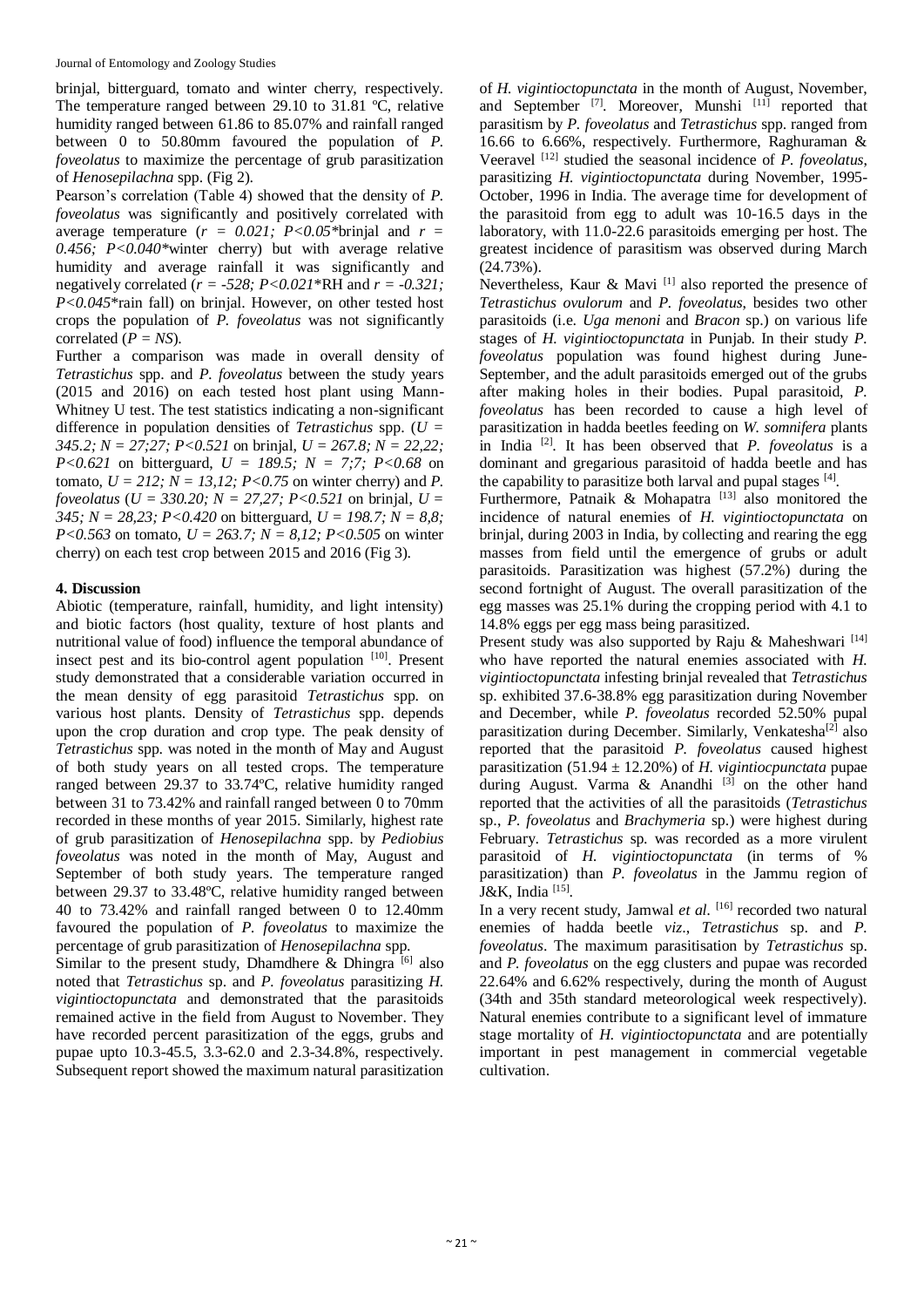

**Fig 1:** Meteorological data of Aligarh, India (2015). (Av. = Average; Temp. = Temperature; RH = Relative humidity; Max. = Maximum, Min. = Minimum,  $mm =$  millimeter).



**Fig 2:** Meteorological data of Aligarh, India (2016). (Av. = Average; Temp. = Temperature; RH = Relative humidity; Max. = Maximum, Min. = Minimum,  $mm =$  millimeter).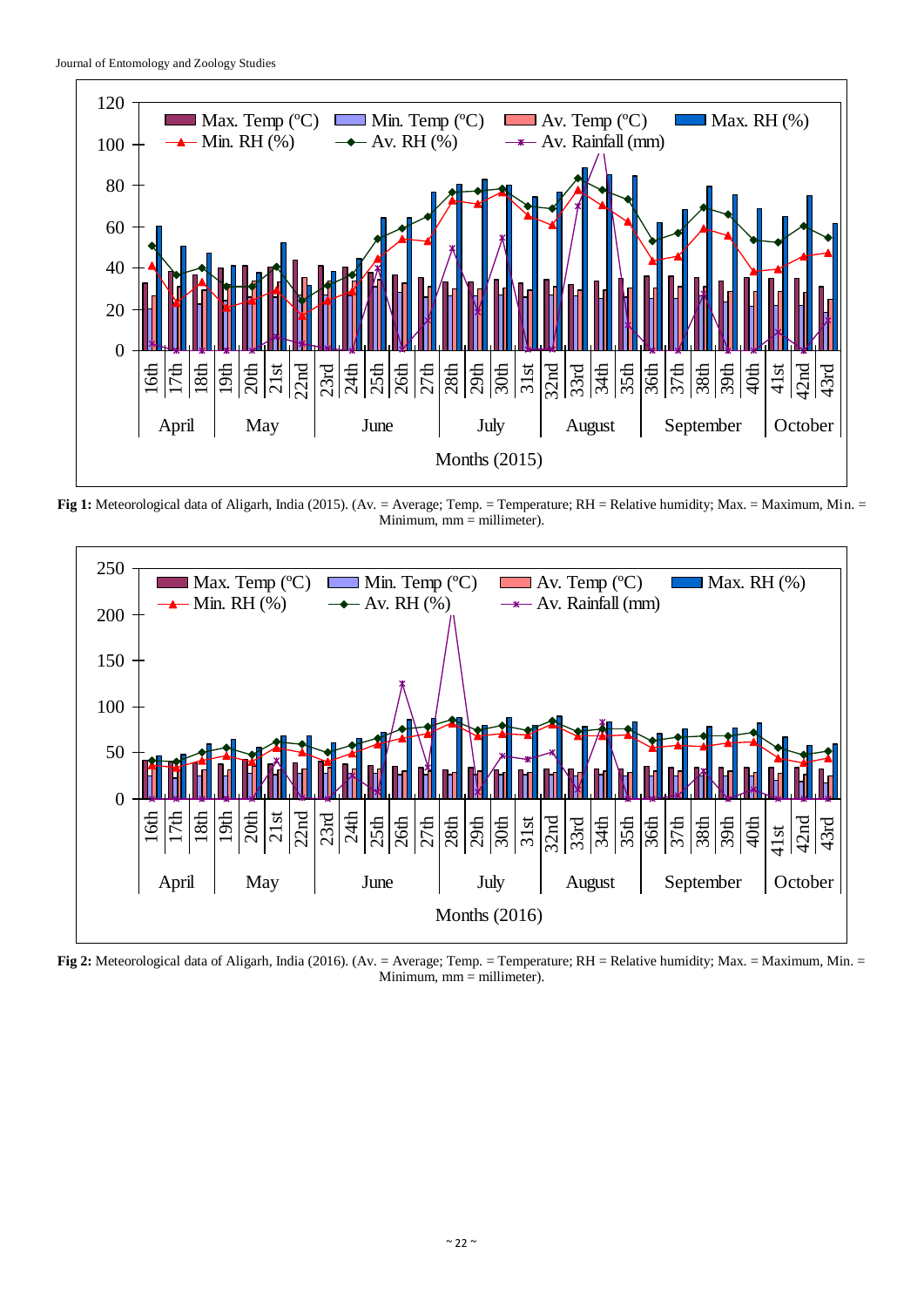

**Fig 3:** Average population of parasitoid (i.e. Pediobi = *Pediobius foveolatus* and Tetrast = *Tetrastichus* spp.) of *Henosepilachna spp.* on various crops for two consecutive years i.e. 2015 and 2016. Comparisons were made using Mann Whitney U test for independent samples. The limits of a box denote the upper and lower quartiles, the horizontal bar is the median, and the 1.5 IQR criterion has been used to classify outliers.

**Table 1:** Seasonal incidence of parasitoids of *Henosepilachna spp.*on various hosts (2015).

| <b>Months</b> | Std. weeks       |                | Percent parasitization by Tetrastichus spp. |               |               |                | Percent parasitization by Pediobius foveolatus |        |               |  |
|---------------|------------------|----------------|---------------------------------------------|---------------|---------------|----------------|------------------------------------------------|--------|---------------|--|
|               |                  | <b>Brinial</b> | <b>Bitterguard</b>                          | <b>Tomato</b> | Winter cherry | <b>Brinjal</b> | <b>Bitterguard</b>                             | Tomato | Winter cherry |  |
| April         | $16^{\text{th}}$ | 11.80          | 0.00                                        | 0.70          | <b>NCS</b>    | 0.00           | 0.00                                           | 0.00   | <b>NCS</b>    |  |
|               | 17 <sup>th</sup> | 12.70          | 0.00                                        | 1.50          | <b>NCS</b>    | 0.00           | 0.00                                           | 0.00   | <b>NCS</b>    |  |
|               | 18 <sup>th</sup> | 14.60          | 1.40                                        | 2.25          | <b>NCS</b>    | 4.20           | 0.00                                           | 2.00   | <b>NCS</b>    |  |
| May           | 19 <sup>th</sup> | 15.80          | 2.60                                        | 3.40          | <b>NCS</b>    | 7.80           | 0.00                                           | 2.00   | <b>NCS</b>    |  |
|               | 20 <sup>th</sup> | 11.80          | 5.20                                        | 5.00          | <b>NCS</b>    | 10.20          | 1.60                                           | 2.80   | <b>NCS</b>    |  |
|               | 21 <sup>st</sup> | 23.60          | 9.80                                        | 2.50          | <b>NCS</b>    | 8.20           | 1.80                                           | 4.50   | <b>NCS</b>    |  |
|               | 22 <sup>nd</sup> | 8.10           | 18.40                                       | 0.20          | <b>NCS</b>    | 12.10          | 2.60                                           | 7.80   | <b>NCS</b>    |  |
| June          | 23 <sup>rd</sup> | 4.30           | 25.20                                       | 0.20          | <b>NCS</b>    | 10.40          | 4.80                                           | 6.30   | <b>NCS</b>    |  |
|               | 24 <sup>th</sup> | 0.00           | 13.00                                       | <b>NCS</b>    | <b>NCS</b>    | 0.00           | 7.80                                           | 1.10   | <b>NCS</b>    |  |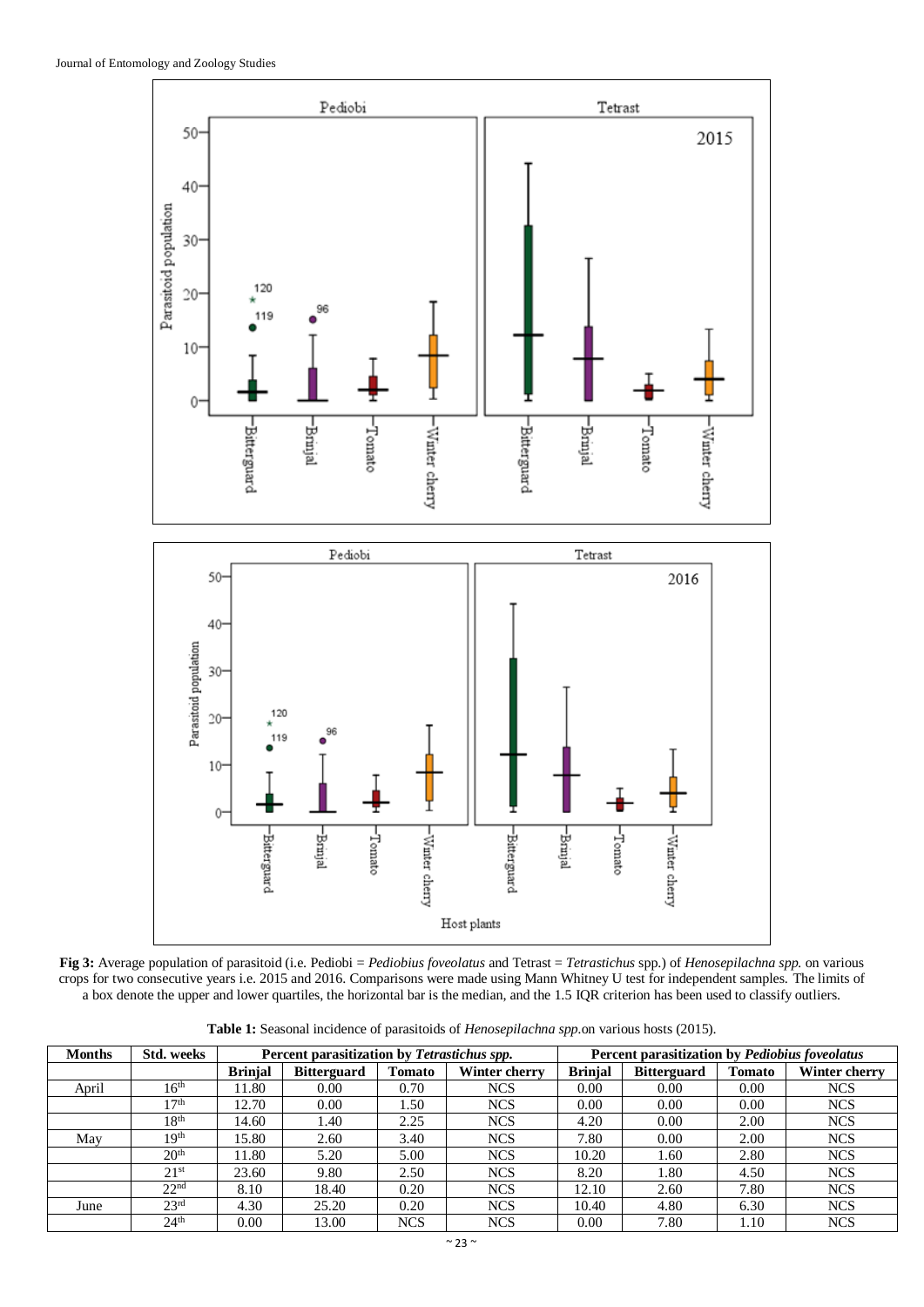Journal of Entomology and Zoology Studies

|           | 25 <sup>th</sup> | 0.00   | 6.40       | <b>NCS</b> | <b>NCS</b> | 0.00   | 8.40       | <b>NCS</b> | <b>NCS</b> |
|-----------|------------------|--------|------------|------------|------------|--------|------------|------------|------------|
|           | 26 <sup>th</sup> | 0.00   | 0.00       | <b>NCS</b> | <b>NCS</b> | 0.00   | 2.20       | <b>NCS</b> | <b>NCS</b> |
|           | 27 <sup>th</sup> | 0.00   | 0.00       | <b>NCS</b> | <b>NCS</b> | 0.00   | 0.00       | <b>NCS</b> | <b>NCS</b> |
| July      | 28 <sup>th</sup> | 0.00   | 0.00       | <b>NCS</b> | <b>NCS</b> | 0.00   | 0.00       | <b>NCS</b> | <b>NCS</b> |
|           | 29 <sup>th</sup> | 0.00   | 0.00       | <b>NCS</b> | <b>NCS</b> | 0.00   | 0.00       | <b>NCS</b> | <b>NCS</b> |
|           | 30 <sup>th</sup> | 7.48   | 12.20      | <b>NCS</b> | <b>NCS</b> | 0.00   | 0.00       | <b>NCS</b> | <b>NCS</b> |
|           | 31 <sup>st</sup> | 12.40  | 25.40      | <b>NCS</b> | 1.10       | 0.00   | 0.00       | <b>NCS</b> | <b>NCS</b> |
| August    | 32 <sup>nd</sup> | 11.20  | 44.20      | <b>NCS</b> | 4.20       | 0.00   | 13.60      | <b>NCS</b> | <b>NCS</b> |
|           | 33 <sup>rd</sup> | 12.90  | 42.60      | <b>NCS</b> | 13.30      | 0.00   | 18.80      | <b>NCS</b> | <b>NCS</b> |
|           | 34 <sup>th</sup> | 22.30  | 40.40      | <b>NCS</b> | 9.80       | 0.00   | 7.40       | <b>NCS</b> | <b>NCS</b> |
|           | 35 <sup>th</sup> | 26.50  | 42.20      | <b>NCS</b> | 6.10       | 0.00   | 3.80       | <b>NCS</b> | 2.40       |
| September | 36 <sup>th</sup> | 22.60  | 40.80      | <b>NCS</b> | 8.70       | 12.20  | 2.60       | <b>NCS</b> | 12.20      |
|           | 37 <sup>th</sup> | 21.20  | 43.20      | <b>NCS</b> | 7.40       | 15.10  | 2.80       | <b>NCS</b> | 15.10      |
|           | 38 <sup>th</sup> | 0.00   | 32.60      | <b>NCS</b> | 4.00       | 4.20   | 1.60       | <b>NCS</b> | 18.40      |
|           | 39 <sup>th</sup> | 0.00   | 12.20      | <b>NCS</b> | 2.60       | 1.50   | 1.20       | <b>NCS</b> | 11.80      |
|           | 40 <sup>th</sup> | 0.00   | 1.20       | <b>NCS</b> | 2.30       | 0.00   | 0.00       | <b>NCS</b> | 8.40       |
| October   | 41 <sup>st</sup> | 0.00   | <b>NCS</b> | <b>NCS</b> | 0.00       | 0.00   | <b>NCS</b> | <b>NCS</b> | 3.60       |
|           | 42 <sup>nd</sup> | 0.00   | <b>NCS</b> | <b>NCS</b> | 0.00       | 0.00   | <b>NCS</b> | <b>NCS</b> | 1.20       |
|           | 43 <sup>th</sup> | 0.00   | <b>NCS</b> | <b>NCS</b> | 0.00       | 0.00   | <b>NCS</b> | <b>NCS</b> | 0.30       |
| $DF =$    |                  | 27, 35 | 25, 35     | 7,35       | 13, 35     | 27, 35 | 25, 35     | 8,35       | 8, 35      |
| $F =$     |                  | 5.82   | 9.25       | 6.28       | 8.29       | 8.28   | 15.2       | 6.2        | 5.18       |
| $P =$     |                  | 0.00   | 0.00       | 0.00       | 0.00       | 0.00   | 0.00       | 0.00       | 0.00       |
| $LSD =$   |                  | 1.25   | 2.32       | 0.26       | 1.18       | 0.34   | 0.15       | 0.55       | 1.10       |

**Table 2:** Pearson's correlation between the population of parasitoids of *Henosepilachna* spp. and abiotic factors

|                      |                                                                                | <b>Abiotic factors</b> |         |                |           |                   |          |  |  |  |
|----------------------|--------------------------------------------------------------------------------|------------------------|---------|----------------|-----------|-------------------|----------|--|--|--|
| <b>Stages</b>        | <b>Host plants</b>                                                             | Av. Temp $(^{\circ}C)$ | P value | Av. RH $(\% )$ | P value   | Av. Rainfall (mm) | P value  |  |  |  |
| 2015                 |                                                                                |                        |         |                |           |                   |          |  |  |  |
| Tetrastichus spp.    | <b>Brinjal</b>                                                                 | 0.099                  | 0.62    | $-0.061$       | 0.76      | 0.077             | 0.07     |  |  |  |
|                      | <b>Bitterguard</b>                                                             | 0.085                  | 0.66    | 0.296          | 0.13      | 0.254             | 0.19     |  |  |  |
|                      | Tomato                                                                         | 0.093                  | 0.83    | $-0.769$       | $0.026*$  | $-0.32$           | 0.44     |  |  |  |
|                      | Winter cherry                                                                  | 0.350                  | 0.29    | 0.510          | 0.11      | 0.66              | $0.027*$ |  |  |  |
| Pediobius foveolatus | <b>Brinjal</b>                                                                 | 0.044                  | $0.04*$ | $-.671$        | $0.001**$ | -0.443            | $0.039*$ |  |  |  |
|                      | <b>Bitterguard</b>                                                             | 0.028                  | 0.902   | 0.210          | 0.349     | 0.368             | $.092*$  |  |  |  |
|                      | Tomato                                                                         | 0.646                  | 0.117   | $-0.58$        | 0.173     | 0.562             | 0.19     |  |  |  |
|                      | Winter cherry                                                                  | 0.667                  | $.050*$ | 0.151          | 0.698     | 0.107             | 0.784    |  |  |  |
|                      | $Av.$ = Average; Temp. = Temperature; $RH = Relative$ humidity; mm = milimeter |                        |         |                |           |                   |          |  |  |  |
|                      | ** Significant at 0.01 level; * Significant at 0.05 level; ns- Not significant |                        |         |                |           |                   |          |  |  |  |

**Table 3:** Seasonal incidence of parasitoids of *Henosepilachna spp.*on various hosts (2016).

| <b>Months</b> | Std. weeks                  |                | Percent parasitization by Tetrastichus spp. |               |               | Percent parasitization by Pediobius foveolatus |                    |               |               |
|---------------|-----------------------------|----------------|---------------------------------------------|---------------|---------------|------------------------------------------------|--------------------|---------------|---------------|
|               |                             | <b>Brinjal</b> | <b>Bitterguard</b>                          | <b>Tomato</b> | Winter cherry | <b>Brinjal</b>                                 | <b>Bitterguard</b> | <b>Tomato</b> | Winter cherry |
| April         | 16 <sup>th</sup>            | 2.20           | 0.00                                        | 0.00          | <b>NCS</b>    | 0.00                                           | 0.00               | 0.00          | <b>NCS</b>    |
|               | 17 <sup>th</sup>            | 5.30           | 0.00                                        | 0.10          | <b>NCS</b>    | 0.00                                           | 0.00               | 0.00          | <b>NCS</b>    |
|               | 18 <sup>th</sup>            | 12.90          | 0.00                                        | 0.50          | <b>NCS</b>    | 9.10                                           | 0.00               | 1.20          | <b>NCS</b>    |
| May           | 19 <sup>th</sup>            | 17.01          | 0.00                                        | 0.80          | <b>NCS</b>    | 13.00                                          | 2.40               | 1.50          | <b>NCS</b>    |
|               | 20 <sup>th</sup>            | 42.20          | 0.00                                        | 1.50          | <b>NCS</b>    | 13.70                                          | 3.80               | 1.80          | <b>NCS</b>    |
|               | $21^{st}$                   | 21.20          | 25.80                                       | 2.00          | <b>NCS</b>    | 15.40                                          | 6.40               | 3.10          | <b>NCS</b>    |
|               | 22 <sup>nd</sup>            | 5.30           | 32.00                                       | 0.50          | <b>NCS</b>    | 18.70                                          | 7.20               | 1.20          | <b>NCS</b>    |
| June          | $23^{\overline{\text{rd}}}$ | 0.00           | 34.80                                       | 0.10          | <b>NCS</b>    | 15.40                                          | 10.80              | 0.40          | <b>NCS</b>    |
|               | 24 <sup>th</sup>            | 0.00           | 18.20                                       | <b>NCS</b>    | <b>NCS</b>    | 0.00                                           | 9.60               | 0.00          | <b>NCS</b>    |
|               | 25 <sup>th</sup>            | 0.00           | 2.20                                        | <b>NCS</b>    | <b>NCS</b>    | 0.00                                           | 1.80               | <b>NCS</b>    | <b>NCS</b>    |
|               | 26 <sup>th</sup>            | 0.00           | 0.00                                        | <b>NCS</b>    | <b>NCS</b>    | 0.00                                           | 0.20               | <b>NCS</b>    | <b>NCS</b>    |
|               | 27 <sup>th</sup>            | 0.00           | 0.00                                        | <b>NCS</b>    | <b>NCS</b>    | 0.00                                           | 0.00               | <b>NCS</b>    | <b>NCS</b>    |
| July          | $28^{\rm th}$               | 0.00           | 0.00                                        | <b>NCS</b>    | <b>NCS</b>    | 0.00                                           | 0.00               | <b>NCS</b>    | <b>NCS</b>    |
|               | 29 <sup>th</sup>            | 0.00           | 4.60                                        | <b>NCS</b>    | <b>NCS</b>    | 0.00                                           | 0.00               | <b>NCS</b>    | <b>NCS</b>    |
|               | 30 <sup>th</sup>            | 12.10          | 11.80                                       | <b>NCS</b>    | <b>NCS</b>    | 0.00                                           | 9.40               | <b>NCS</b>    | <b>NCS</b>    |
|               | 31 <sup>st</sup>            | 23.20          | 28.20                                       | <b>NCS</b>    | 7.20          | 0.00                                           | 18.60              | <b>NCS</b>    | 0.00          |
| August        | 32 <sup>nd</sup>            | 42.30          | 42.60                                       | <b>NCS</b>    | 14.30         | 0.00                                           | 23.20              | <b>NCS</b>    | 0.00          |
|               | 33 <sup>rd</sup>            | 39.70          | 47.80                                       | <b>NCS</b>    | 13.80         | 0.00                                           | 21.80              | <b>NCS</b>    | 0.00          |
|               | 34 <sup>th</sup>            | 35.10          | 52.20                                       | <b>NCS</b>    | 11.90         | 17.60                                          | 9.60               | <b>NCS</b>    | 0.00          |
|               | 35 <sup>th</sup>            | 38.30          | 49.60                                       | <b>NCS</b>    | 21.50         | 19.00                                          | 3.80               | <b>NCS</b>    | 6.20          |
| September     | 36 <sup>th</sup>            | 37.20          | 45.20                                       | <b>NCS</b>    | 26.40         | 25.40                                          | 2.20               | <b>NCS</b>    | 16.40         |
|               | 37 <sup>th</sup>            | 41.10          | 0.00                                        | <b>NCS</b>    | 21.10         | 23.80                                          | 0.00               | <b>NCS</b>    | 18.50         |
|               | 38 <sup>th</sup>            | 27.60          | 0.00                                        | <b>NCS</b>    | 13.80         | 0.00                                           | 0.00               | <b>NCS</b>    | 22.70         |
|               | 39 <sup>th</sup>            | 21.20          | <b>NCS</b>                                  | <b>NCS</b>    | 1.50          | 0.00                                           | <b>NCS</b>         | <b>NCS</b>    | 24.50         |
|               | 40 <sup>th</sup>            | 0.00           | <b>NCS</b>                                  | <b>NCS</b>    | 0.30          | 0.00                                           | <b>NCS</b>         | <b>NCS</b>    | 8.20          |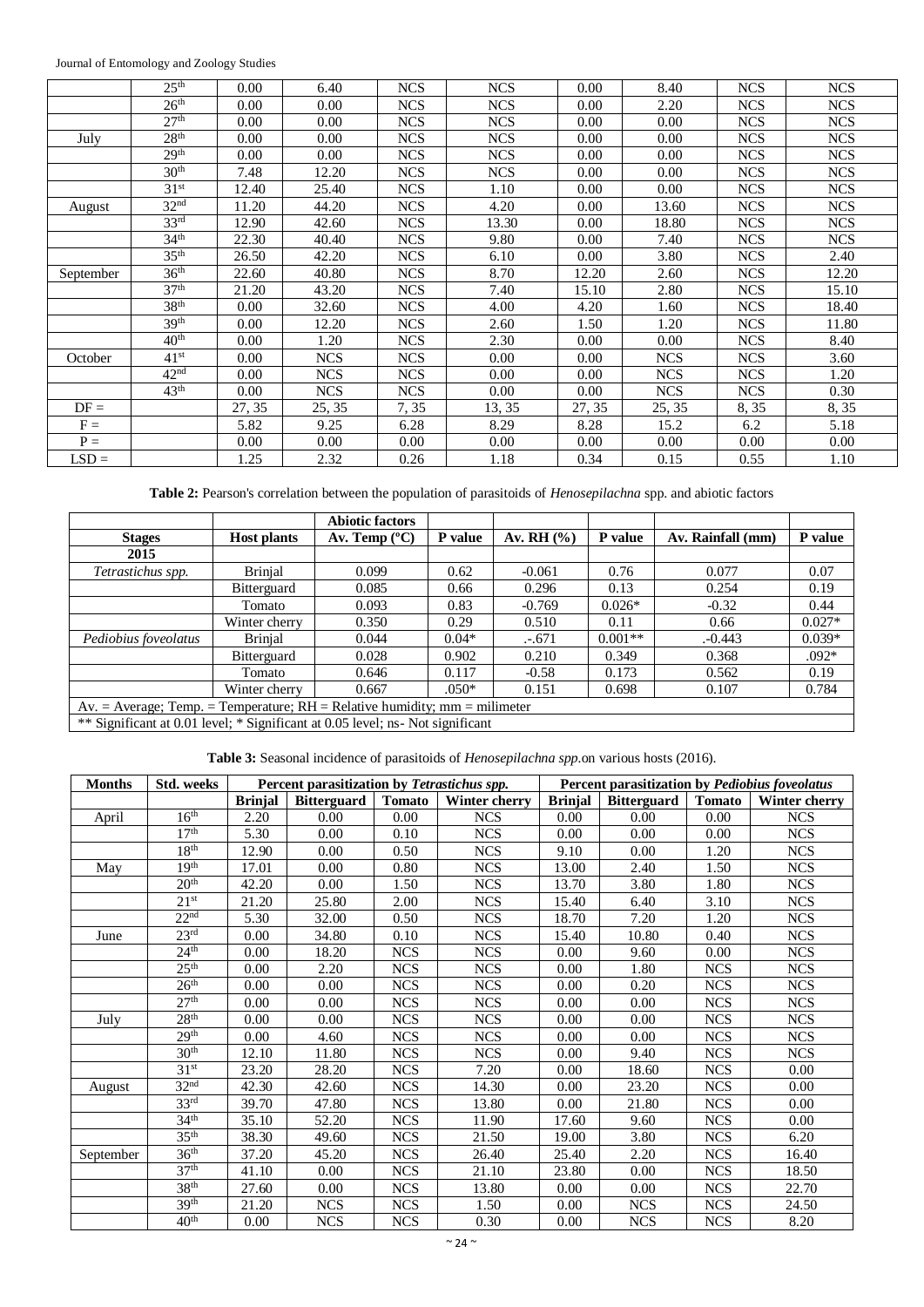Journal of Entomology and Zoology Studies

| October | 41 <sup>st</sup> | $0.00\,$ | NCS        | <b>NCS</b> | 0.10   | 0.00     | <b>NCS</b> | <b>NCS</b> | 1.50   |
|---------|------------------|----------|------------|------------|--------|----------|------------|------------|--------|
|         | 42 <sup>nd</sup> | 0.00     | <b>NCS</b> | <b>NCS</b> | 0.00   | 0.00     | <b>NCS</b> | <b>NCS</b> | 0.30   |
|         | 43 <sup>th</sup> | $0.00\,$ | <b>NCS</b> | <b>NCS</b> | 0.00   | $0.00\,$ | <b>NCS</b> | <b>NCS</b> | 0.00   |
| $DF =$  |                  | 27, 35   | 22, 35     | 7.35       | 12, 35 | 27, 35   | 23, 35     | 8, 35      | 12, 35 |
| $F =$   |                  | 6.76     | 8.5        | 5.2        | 9.29   | 6.25     | 15.15      | 5.25       | 4.16   |
| $P =$   |                  | $0.00\,$ | 0.00       | 0.00       | 0.00   | 0.00     | 0.00       | 0.00       | 0.00   |
| $LSD =$ |                  | 2.14     | 2.72       | 0.20       | 2.00   | 1.81     | 1.15       | 0.25       | 2.20   |

**Table 4:** Pearson's correlation between the population of parasitoids of *Henosepilachna* spp. and abiotic factors

|                      |                                                                                                                                                         |                        | <b>Abiotic factors</b> |              |           |                   |          |  |  |  |  |
|----------------------|---------------------------------------------------------------------------------------------------------------------------------------------------------|------------------------|------------------------|--------------|-----------|-------------------|----------|--|--|--|--|
| <b>Stages</b>        | <b>Host plants</b>                                                                                                                                      | Av. Temp $(^{\circ}C)$ | P value                | Av. RH $(%)$ | P value   | Av. Rainfall (mm) | P value  |  |  |  |  |
| 2016                 |                                                                                                                                                         |                        |                        |              |           |                   |          |  |  |  |  |
| Tetrastichus spp.    | <b>Brinjal</b>                                                                                                                                          | 0.095                  | 0.58                   | $-0.054$     | 0.69      | 0.067             | 0.06     |  |  |  |  |
|                      | Bitterguard                                                                                                                                             | 0.079                  | 0.59                   | 0.389        | 0.35      | 0.456             | 0.56     |  |  |  |  |
|                      | Tomato                                                                                                                                                  | 0.085                  | 0.78                   | $-0.657$     | $0.0123*$ | $-0.24$           | 0.76     |  |  |  |  |
| Pediobius foveolatus | <b>Brinial</b>                                                                                                                                          | 0.021                  | $0.05*$                | $-.528$      | $0.0213*$ | $-0.321$          | $0.045*$ |  |  |  |  |
|                      | Bitterguard                                                                                                                                             | 0.032                  | 0.670                  | 0.123        | 0.453     | 0.298             | $0.056*$ |  |  |  |  |
|                      | Tomato                                                                                                                                                  | 0.564                  | 0.201                  | $-0.67$      | 0.234     | 0.587             | 0.29     |  |  |  |  |
|                      | $Av = Average$ ; Temp. = Temperature; $RH = Relative$ humidity; mm = milimeter                                                                          |                        |                        |              |           |                   |          |  |  |  |  |
|                      | $\star\star$ 0' $\sim$ '0' $\sim$ $\sim$ 0.01 1. $\sim$ 1. $\star$ 0' $\sim$ '0' $\sim$ $\sim$ 0.05 1. 1. $\sim$ NT $\sim$ '1. $\sim$ '0' $\sim$ $\sim$ |                        |                        |              |           |                   |          |  |  |  |  |

\*\* Significant at 0.01 level; \* Significant at 0.05 level; ns- Not significant

**Table 5:** Pearson's correlation between the population of parasitoids of *Henosepilachna* spp. and abiotic factors

|                                                                                |                                                                                 | <b>Abiotic factors</b> |         |              |           |                   |          |  |  |  |
|--------------------------------------------------------------------------------|---------------------------------------------------------------------------------|------------------------|---------|--------------|-----------|-------------------|----------|--|--|--|
| <b>Stages</b>                                                                  | <b>Host plants</b>                                                              | Av. Temp $(^{\circ}C)$ | P value | Av. RH $(%)$ | P value   | Av. Rainfall (mm) | P value  |  |  |  |
| 2016                                                                           |                                                                                 |                        |         |              |           |                   |          |  |  |  |
| Tetrastichus spp.                                                              | <b>Brinjal</b>                                                                  | 0.095                  | 0.58    | $-0.054$     | 0.69      | 0.067             | 0.06     |  |  |  |
|                                                                                | <b>Bitterguard</b>                                                              | 0.079                  | 0.59    | 0.389        | 0.35      | 0.456             | 0.56     |  |  |  |
|                                                                                | Tomato                                                                          | 0.085                  | 0.78    | $-0.657$     | $0.0123*$ | $-0.24$           | 0.76     |  |  |  |
|                                                                                | Winter cherry                                                                   | 0.245                  | 0.34    | 0.498        | 0.21      | 0.57              | $0.025*$ |  |  |  |
| Pediobius foveolatus                                                           | <b>Brinjal</b>                                                                  | 0.021                  | $0.05*$ | $-.528$      | $0.0213*$ | $-0.321$          | $0.045*$ |  |  |  |
|                                                                                | <b>Bitterguard</b>                                                              | 0.032                  | 0.670   | 0.123        | 0.453     | 0.298             | $.056*$  |  |  |  |
|                                                                                | Tomato                                                                          | 0.564                  | 0.201   | $-0.67$      | 0.234     | 0.587             | 0.29     |  |  |  |
|                                                                                | Winter cherry                                                                   | 0.456                  | $.040*$ | 0.213        | 0.546     | 0.206             | 0.678    |  |  |  |
|                                                                                | $Av. = Average$ ; Temp. = Temperature; $RH = Relative$ humidity; mm = milimeter |                        |         |              |           |                   |          |  |  |  |
| ** Significant at 0.01 level; * Significant at 0.05 level; ns- Not significant |                                                                                 |                        |         |              |           |                   |          |  |  |  |

# **5. Conclusion**

From present study it can be concluded that the knowledge of the population dynamics of natural enemies of a pest species is as important as the knowledge of pest population dynamics. Sufficient number of natural enemies regulates and keeps the population of pests under control. Therefore, understanding of seasonal emergence, correct time of peak parasitization, and time of activity of natural enemies help once to utilize the natural enemies as a mean of eco-friendly control tactics of pest. Although knowledge of naturally occurring parasites, pathogens, and parasitoids of coccinellids has increased in recent years, a limited number of studies have investigated the biology and ecology of those species, which often contribute to the reduction of herbivore populations in managed and unmanaged ecosystems.

# **6. Acknowledgements**

The authors acknowledge UGC, Government of India, New Delhi for providing financial assistance in the form of MANF Fellowship and Chairman, Department of Plant Protection, Aligarh Muslim University for providing facilities to conduct the present study.

# **7. References**

- 1. Kaur R, Mavi GS. New record of hymenopterous parasitoids from *Epilachna vigintioctopunctata* (Fabricius) at Ludhiana, Punjab. Insect Environment. 2002; 8:77-78.
- 2. Venkatesha MG. Seasonal occurrence of *Henosepilachna*

*vigintioctopunctata* (F.) (Coleoptera: Coccinellidae) and its parasitoid on Ashwagandha in India. Journal of Asia Pacific Entomology. 2006; 9:265-268.

- 3. Varma S, Anandhi P. Seasonal incidence of brinjal hadda beetle *Henosepilachna viginlioctopunctala* (Fab.) and its natural enemies. Indian Journal of Entomology. 2008; 70:31-39.
- 4. Kernasa O, Noynonmuang K, Suasaard W. Biological study of 28-spotted lady beetle, *Henosepilachna vigintioctopunctata* (F.) (Coleoptera: Coccinellidae) and its natural enemies. In NBCRC annual research report, 2002. Ubon Ratchathani (Thailand), 2002.
- 5. Lall BS. Vegetable. Indian Journal of Entomology. Silver Jubilee Number. 1964, 187-211.
- 6. Dhamdhere SV, Dhingra MR. Natural enemies of *Epilachna ocellata*. Journal of Entomological Research. 1990; 14:192-193.
- 7. Rajendran B, Gopalan M. *Pediohius foveolatiis* Craw (Eulophidae: Hymenoptera) a potential parasitoid on the grubs of egg plant spotted beetle *Henosepilachna vigintioctopunctata* Fab. Entomon. 1997; 22:147-149.
- 8. Jain PC, Bhargava MC. Entomology: Novel Approaches. New India Publishing Agency, New Delhi, India. 2007, 510.
- 9. R. Development Core Team R: A Language and Environment for Statistical Computing. R Foundation for Statistical Computing, Australia, 2010. ISBN 3-17 900051-07-0 [WWW document]. URL http:// www.Rproject.org